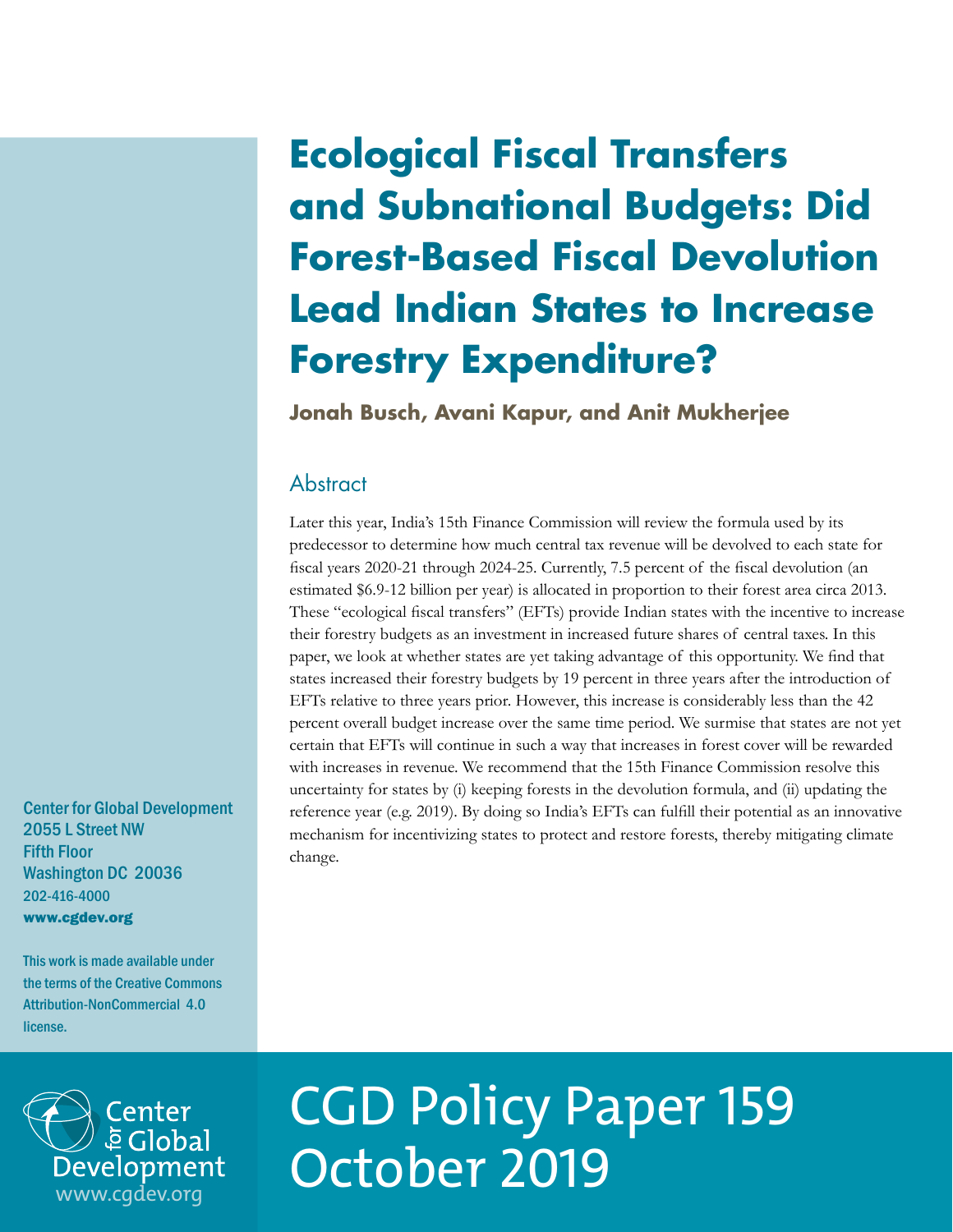## **Ecological Fiscal Transfers and Subnational Budgets: Did Forest-Based Fiscal Devolution Lead Indian States to Increase Forestry Expenditure?**

Jonah Busch Earth Innovation Institute

Avani Kapur Centre for Policy Research

Anit Mukherjee Center for Global Development

We are grateful to Pinaki Chakraborty, Partha Mukhopadhyay, and Sushil Saigal for helpful comments and suggestions. An earlier version of this paper was published by the Earth Innovation Institute, available at: [https://earthinnovation.org/publications/are-indian-states-increasing](https://earthinnovation.org/publications/are-indian-states-increasing-their-forestry-budgets-as-an-investment-in-future-revenue-from-ecological-fiscal-transfers/)[their-forestry-budgets-as-an-investment-in-future-revenue-from-ecological](https://earthinnovation.org/publications/are-indian-states-increasing-their-forestry-budgets-as-an-investment-in-future-revenue-from-ecological-fiscal-transfers/)[fiscal-transfers/](https://earthinnovation.org/publications/are-indian-states-increasing-their-forestry-budgets-as-an-investment-in-future-revenue-from-ecological-fiscal-transfers/)

Jonah Busch, Avani Kapur, and Anit Mukherjee, 2019. "Ecological Fiscal Transfers and Sub-national Budgets: Did Forest-based Fiscal Devolution Lead Indian States to Increase Forestry Expenditure?" CGD Policy Paper 159. Washington, DC: Center for Global Development. [https://www.cgdev.org/publication/ecological-fiscal-transfers-and-sub](https://www.cgdev.org/publication/ecological-fiscal-transfers-and-sub-national-budgets-did-forest-based-fiscal-devolution)[national-budgets-did-forest-based-fiscal-devolution](https://www.cgdev.org/publication/ecological-fiscal-transfers-and-sub-national-budgets-did-forest-based-fiscal-devolution)

| <b>Center for Global Development</b> | The Center for Global Development works to reduce global poverty       |
|--------------------------------------|------------------------------------------------------------------------|
| 2055 L Street NW                     | and improve lives through innovative economic research that drives     |
| Washington, DC 20036                 | better policy and practice by the world's top decision makers. Use and |
|                                      | dissemination of this Policy Paper is encouraged; however, reproduced  |
| 202.416.4000                         | copies may not be used for commercial purposes. Further usage is       |
| (f) $202.416.4050$                   | permitted under the terms of the Creative Commons License.             |
|                                      |                                                                        |
| www.cgdev.org                        | The views expressed in CGD Policy Papers are those of the authors and  |

of the authors and should not be attributed to the board of directors, funders of the Center for Global Development, or the authors' respective organizations.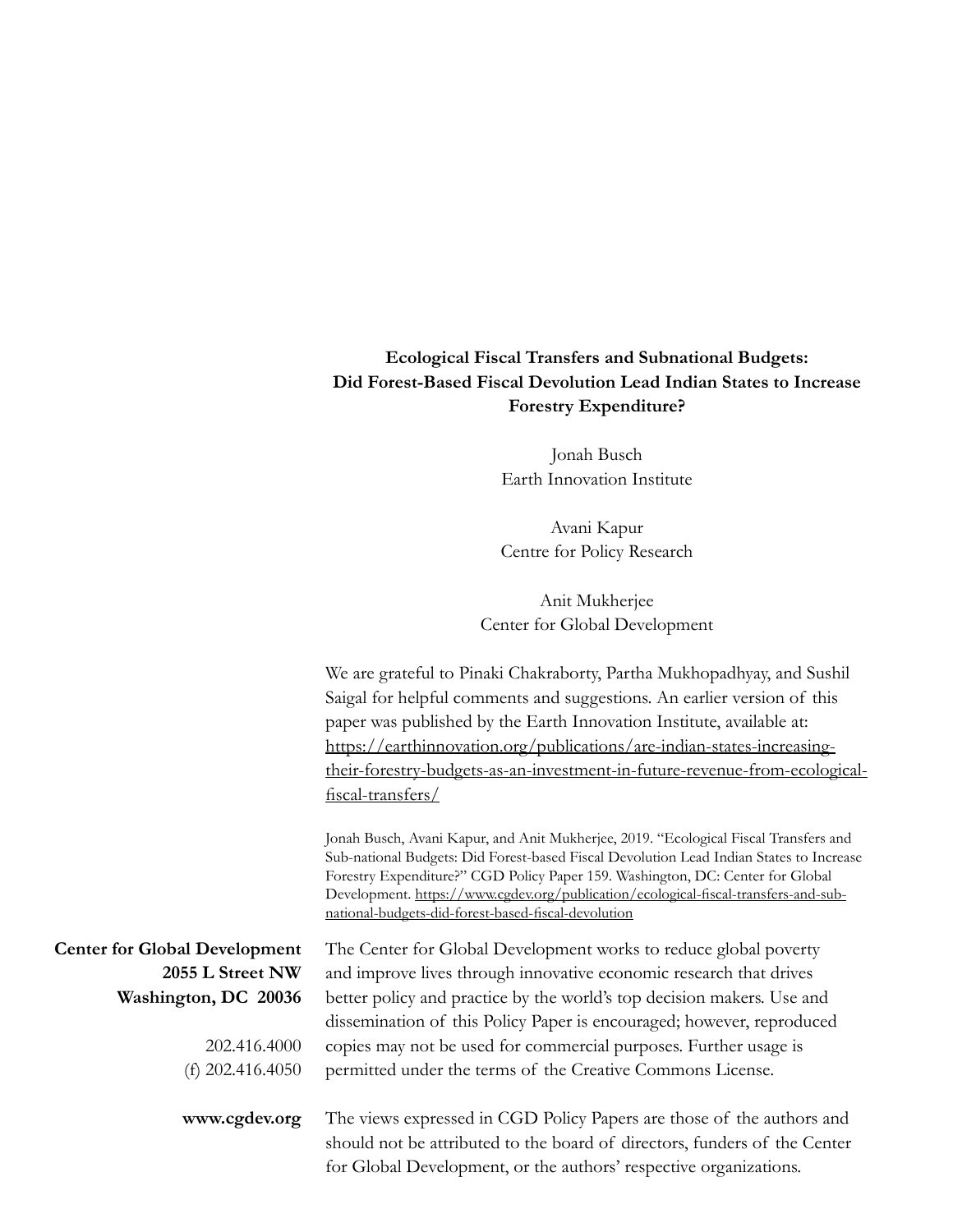# **Contents**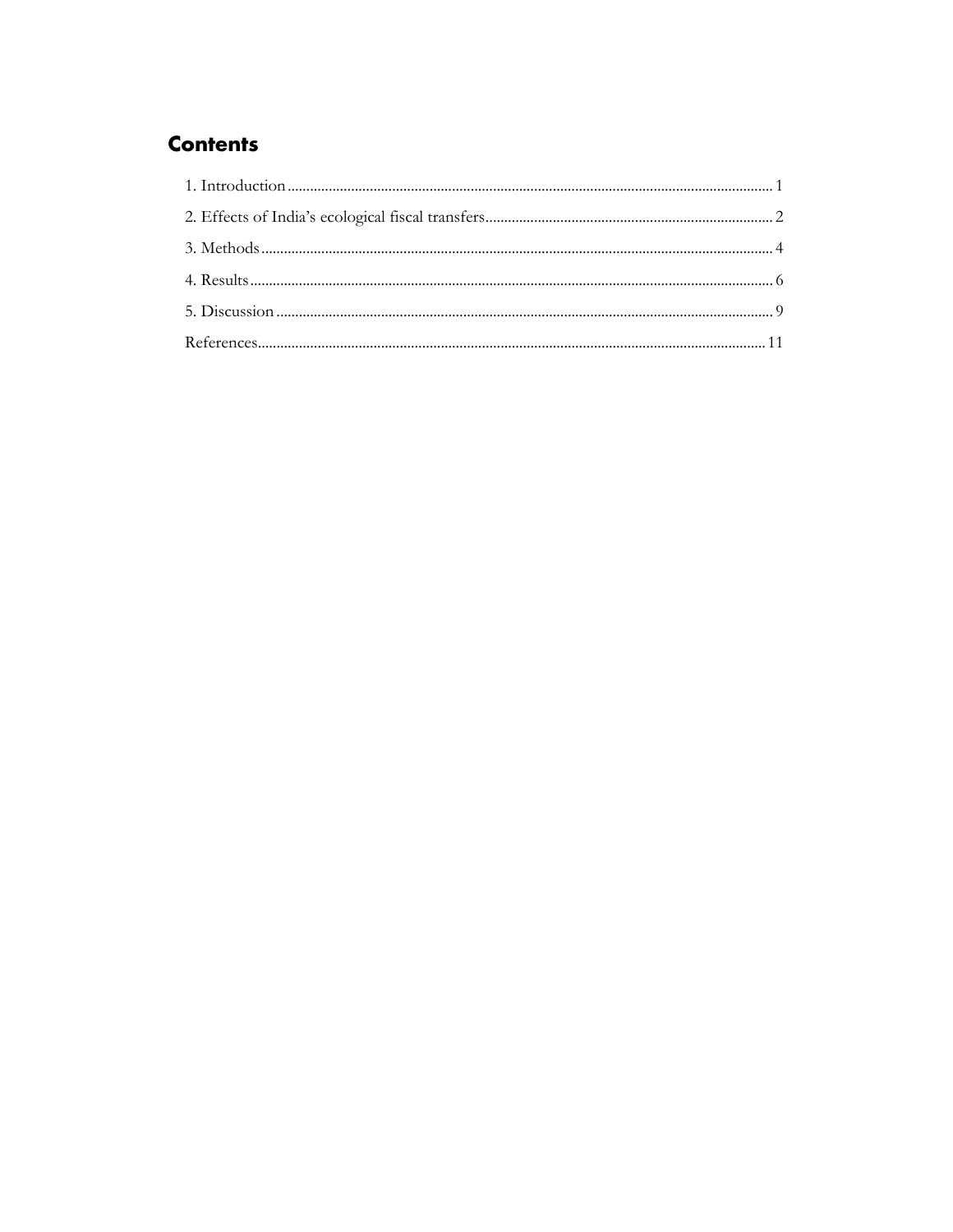# <span id="page-3-0"></span>**1. Introduction**

In February 2015 India's 14<sup>th</sup> Finance Commission added forest cover to the formula that determines the amount of tax revenue the Union government distributes annually to each of India's 29 states, alongside historical population, recent population, poverty and area (Busch and Mukherjee, 2017). From fiscal years 2015-16 through 2019-2020, the central government would distribute 7.5% of the divisible central tax revenue that is devolved to states (an estimated \$6.9-12 billion per year between 2015-16 and 2019-2020; Government of India, 2015, or around \$7.4 billion a year between 2015-16 and 2018-19; authors' calculations) in proportion to states' area of "very dense" or "moderately dense" forest cover circa 2013, as measured by the India State of Forest Report (2013). This transfer amounts to around \$174- 303 per hectare of forest per year (Busch and Mukherjee, 2017). These funds are not an incentive grant; that is, they are not tied to state forestry budgets and can be spent on any purpose at the discretion of the state. The goals stated by the 14th Finance Commission for adding forests to the tax revenue devolution formula include both compensating states for the "fiscal disability" of forgone economic opportunities caused by maintaining forests, and promoting the ecological benefits that forests provide (Government of India, 2014).

India's forest-proportional tax revenue devolution represents the world's first "ecological fiscal transfers" (EFTs; Ring 2008) for forest cover. The scale of annual funding provided through India's EFTs dwarfs the roughly \$1 billion in annual international funding for reducing emissions from deforestation and forest degradation (REDD+; Norman and Nakhooda 2014). It is also many times larger than the incentive grant for forest cover provided by the 13th Finance Commission, which amounted to around \$5 billion over five years, came with pre-conditions, and was earmarked for spending on forest-related budget lines (Government of India, 2010).

India's EFTs are potentially a large and innovative financial mechanism for helping India achieve its international climate goals, alongside many other mitigation measures described in India's Intended Nationally Determined Contribution (Government of India, 2015). India's EFTs can also support the achievement of other sustainable development goals provided by forests such as those related to clean water, clean air, energy, and biodiversity. We have discussed various aspects of India's EFTs in greater depth in two previous papers (Busch and Mukherjee, 2017; Busch 2018).

In 2019 India's 15th Finance Commission is conducting the periodic five-year update of the tax revenue devolution formula, including whether or not to maintain forest cover as an element (Government of India, 2017a). Their decision will govern the distribution of tax revenue to states for fiscal years 2020-21 through 2024-25, and consequently whether India continues to prioritize ecological benefits from forest protection and conservation in its fiscal devolution going forward.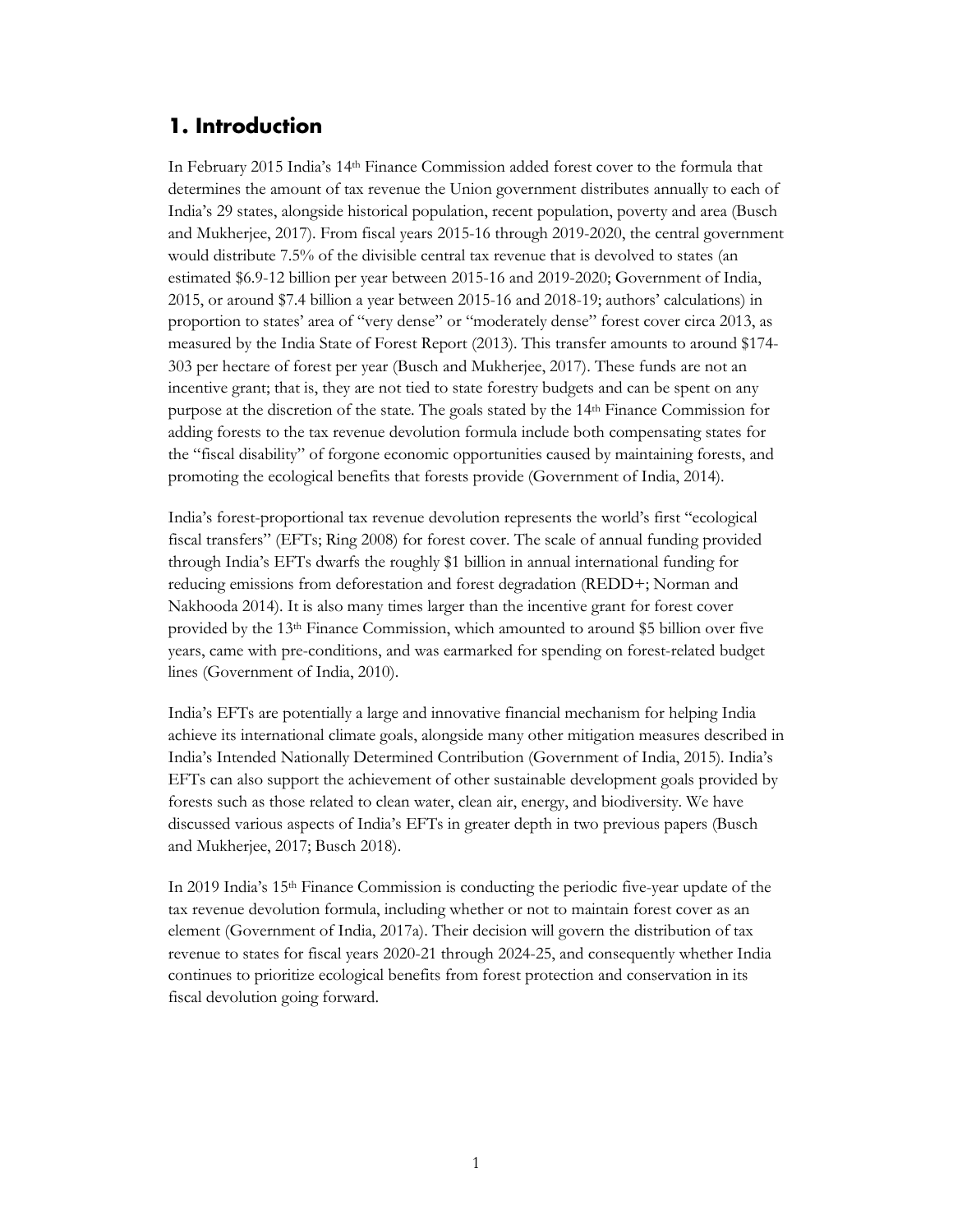# <span id="page-4-0"></span>**2. Effects of India's ecological fiscal transfers**

To inform the deliberations and decision of the 15th Finance Commission, it is useful to analyze the effects that the current EFTs are having. Of these effects, the impact on forest cover is the most straightforward and important. Previous analyses found that the states that benefited most from EFTs did not have disproportionately large increases in forest cover (Busch and Mukherjee 2017; Busch 2018).

However, it's probably too soon to detect an effect on forest cover from just 1-3 years of post-reform data. There is a long causal chain between the introduction of EFTs and detection of changes in forest cover by satellites (Figure 1). This could reasonably take between 5-10 years, due to lags in passing and implementing policies, planting trees, and satellite detection and reporting, for example.

In the interim, it's possible to analyze intermediate effects with a shorter causal chain as shown in Figure 1. Interviews with state government politicians and administrators could judge their level of awareness of EFTs and their effect on state budgets (causal chain step 2). Such interviews could also elucidate the extent to which state policymakers expect the EFTs to continue in such a way that *increases* in forest cover will be rewarded by *increases* in future transfers (causal chain step 3), and the extent to which the EFTs' incentives motivate state policymakers to protect and restore forests (causal chain step 4). An exploration of State Action Plans on Climate Change could provide useful insights on state-level policies related to forests (causal chain step 5).

In this policy brief we examine whether states are responding to the reform by increasing their budgets for forestry, as an investment in increased revenue from future transfers. Increased forestry budgets are plausibly a leading indicator of increased forest cover. The causal chain is considerably shorter for budgets (step 5) than for detection by satellite (step 8) because it cuts out three large lags:

- The lag between budget allocation and program or policy implementation
- The lag between program or policy implementation and forest cover increase
- The lag between forest cover increase and detection by satellite

The avoidance of these lags means that the effect of EFTs on state budgets might reasonably be evident within 1-3 years rather than 5-10 years for forest cover detection.

It is worth reiterating that money from the EFTs is untied to forestry budgets and can be spent in any sector (e.g. health, education, infrastructure) at the discretion of state governments. Increasing budgets for forestry certainly isn't the only measure states can take to protect and restore forests as an investment in future revenues from EFTs. It may not even be the step that would have the greatest impact on forest cover. However, increased forestry budgets are probably one of the more likely measures to occur as part of a state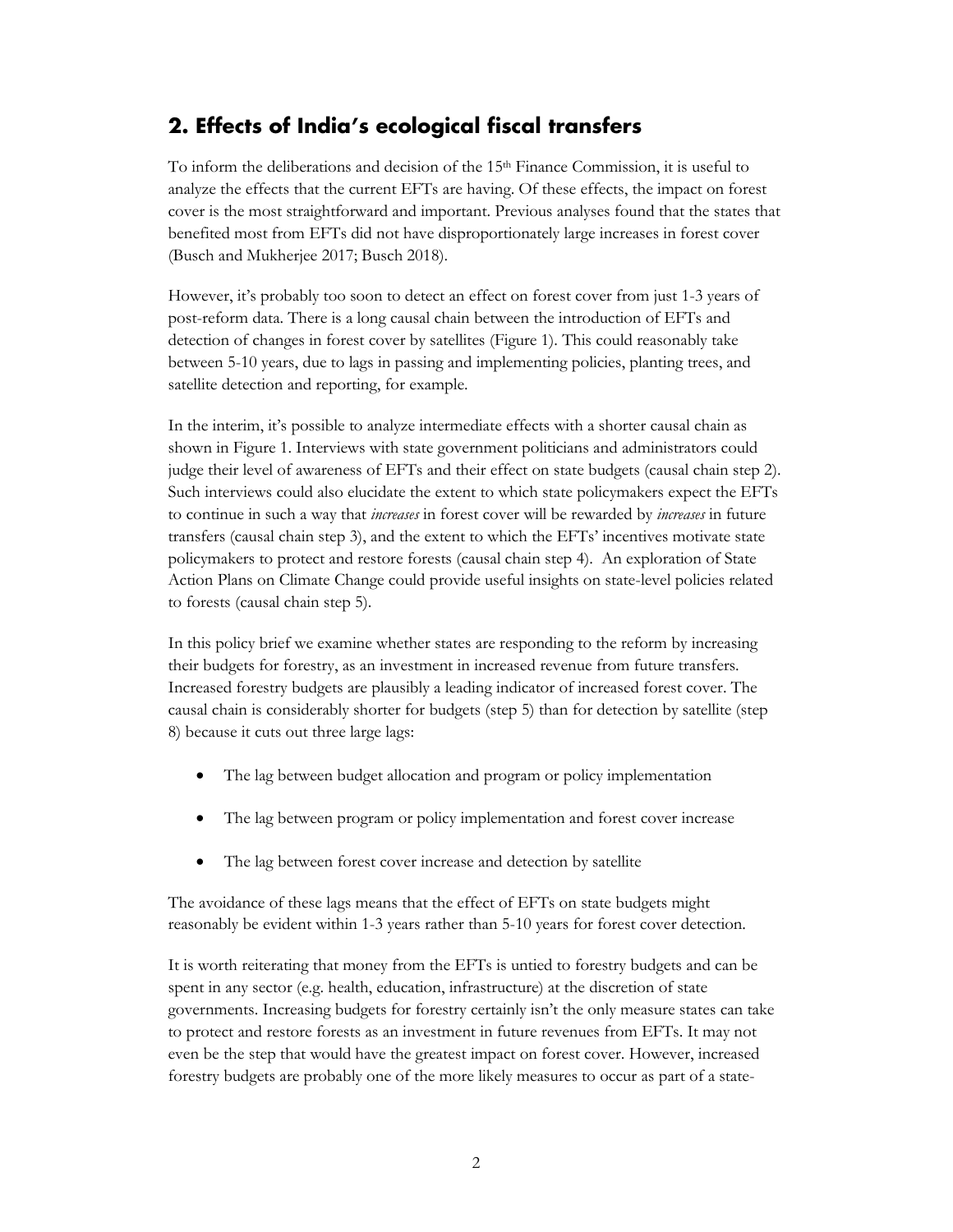level forest promotion package, given the political economy of existing institutional claimants to forest-related funds.

#### **Figure 1. Causal chain from introduction of ecological fiscal transfers (EFTs) to outcomes**



On the other hand, if states are not increasing forestry budgets in response to EFTs, the causal chain above suggests a breakdown at steps 2, 3, or 4 (*awareness* of the effects of EFTs on state budgets; *expectations* that EFTs will continue in such a way that that increases in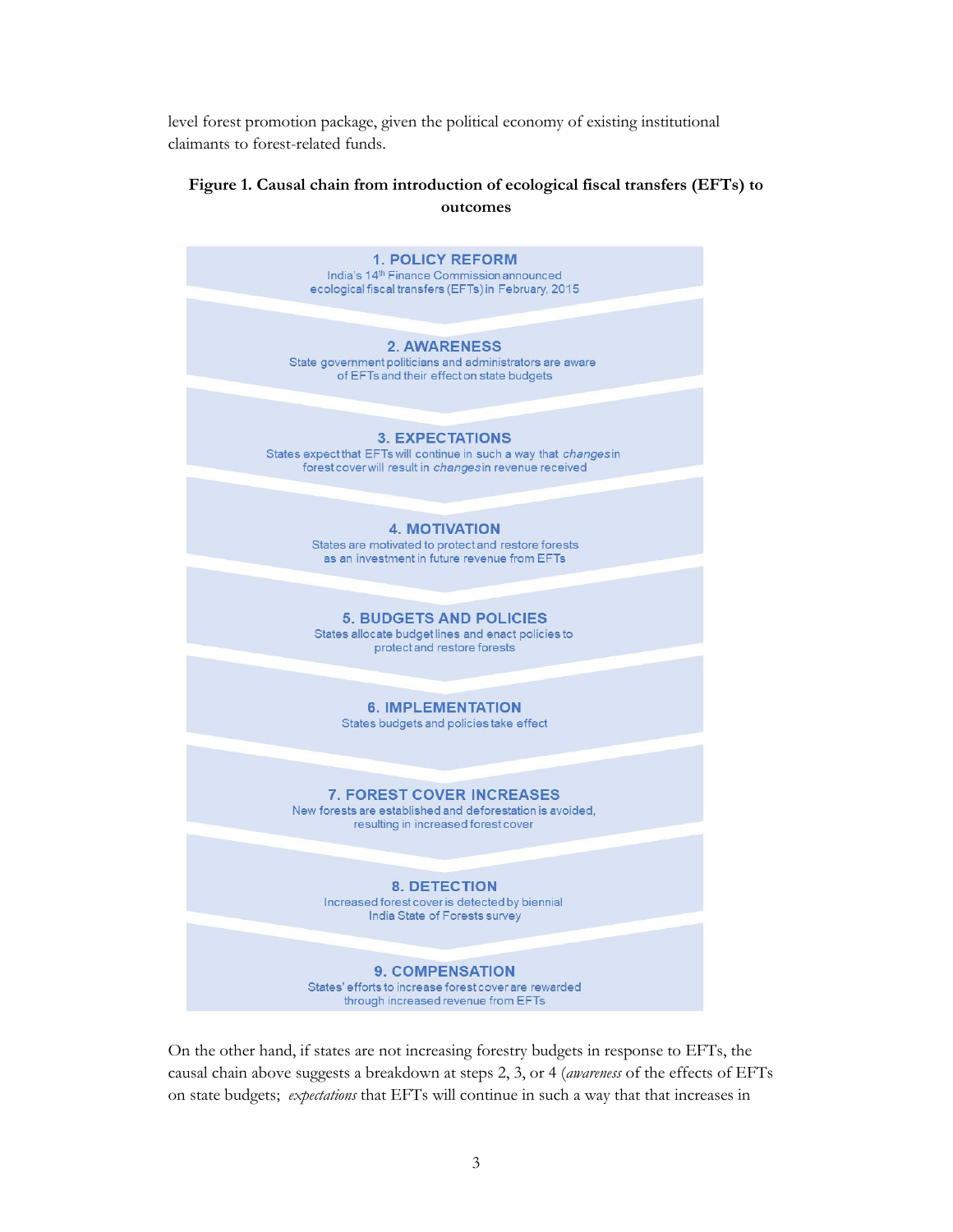forest cover will be rewarded with increases in revenue received; or the amount of funding offered through EFTs being sufficiently large to provide *motivation* to states to protect and restore forest cover.

# <span id="page-6-0"></span>**3. Methods**

We compiled data across Indian states for five state budget accounts:

- 2406-01 Forestry (revenue account)
- 4406-01 Forestry (capital account)
- 2406-02 Environmental Forestry and Wild Life (revenue account)
- 4406-02 Environmental Forestry and Wild Life (capital account)
- 2406-04 Afforestation and Ecology Development (revenue account)

The Forestry accounts include budget lines for Direction and Administration; Education and Training; Research; Survey and Utilization of Forest Resources; Statistics; Communications and Buildings; Forest Conservation, Development and Regeneration; Social and Farm Forestry; Forest Produce; Expenditure on management of Ex- Zamindari Forest Estates; Departmental working of Forest Coupes and Depots; Resin and Turpentine Factories; Assistance to Public Sector and Other Undertakings; and Other expenditure (Ministry of Finance, 2017b). The Environmental Forestry and Wild Life accounts include budget lines for Wild Life Preservation; Zoological Park; Public Gardens; International Co-operation; Other expenditure. The Afforestation and Ecology Development refers to expenditure incurred on the National Afforestation and Ecology Development program. Afforestation and Ecology Development had only a capital account and not a revenue account. Expenditures incurred in the revenue account refers to all expenditures incurred for day-today activities which are not used for the creation of assets or repayment of liabilities. Capital expenditures, on the other hand, usually refer to creation of assets or payment of loans and other liabilities.

We gathered these data for six fiscal years (2012-13 through 2017-18).<sup>1</sup> The first three fiscal years immediately pre-dated the reform; the last three fiscal years immediately followed the

<span id="page-6-1"></span><sup>1</sup> It is surprisingly challenging to compile these data across states and years. There is no centrally available data repository on state-level budgets in India. Data on state-level forest budgets are fragmented and can be spread across multiple departments. Each state releases their own state-level budget data. Some do so online; some do not. Some PDFs are machine readable; some are not. Some are in English; some are in other languages. There are also differences in the formats, numbers, and types of different documents. Some provide units in crores, some in hundreds. Some have neat summaries of different expenditure heads; others require manual addition across components. Some states put their budget data online only for a few months or years and then take them down.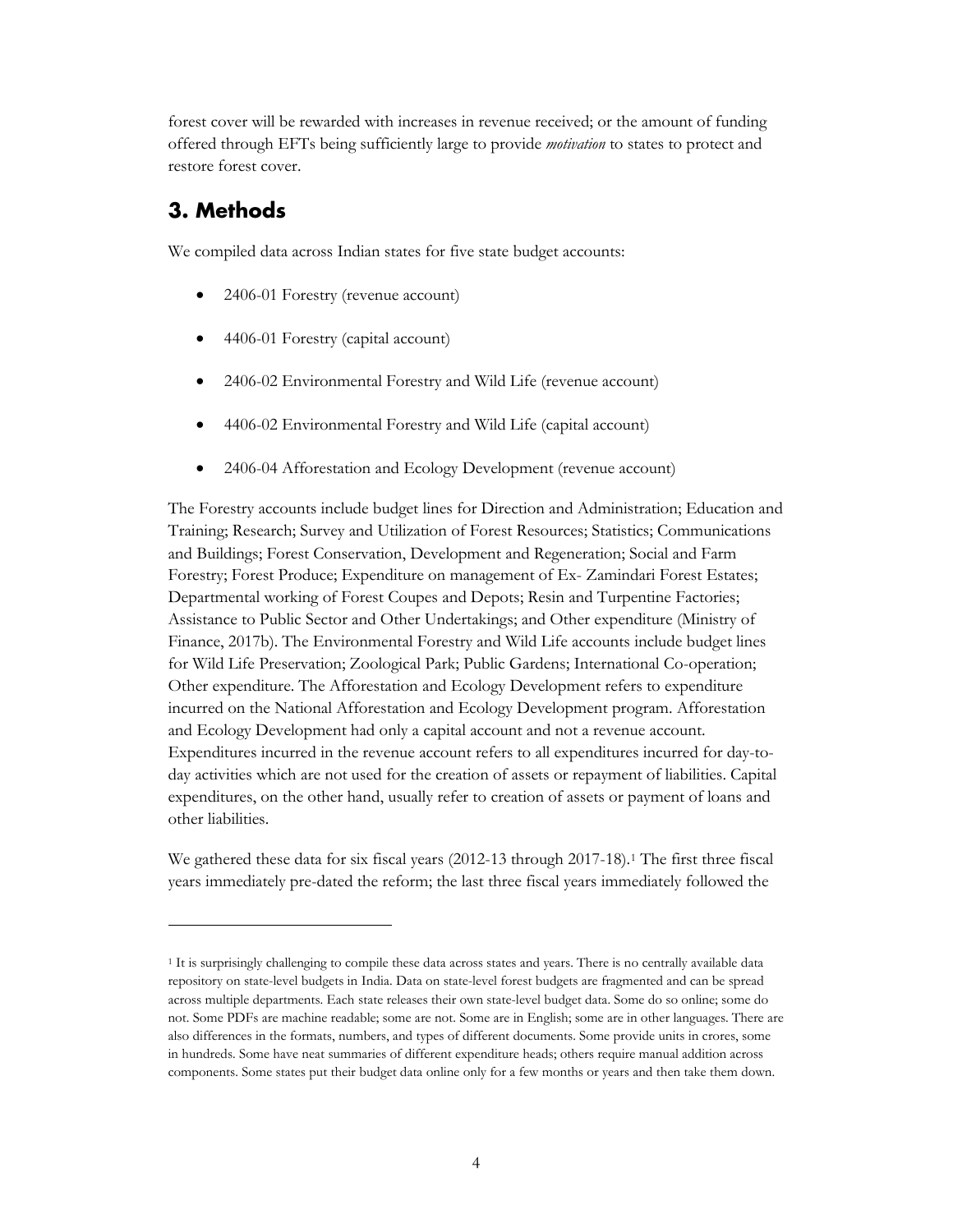reform. To calculate states' budgets for forestry we summed the line items of all five accounts listed above.

While India follows a six-tier accounting system, accounting heads are standardized only up to the second and third level<sup>[2](#page-7-0)</sup> and states have significant discretion in how they classify expenditure. Owing to these differences and to ensure comparability across states, it was not possible for us to compile data across states disaggregated to the level of the individual budget lines listed above. This is unfortunate as we would have liked to be able to distinguish, for example, between funding directly for forest establishment versus funding for non-forest-cover-related activities or funding for direction and administration. Nor did we distinguish the amount budgeted for salaries versus other expenses.

We were able to collect these data for 25 of India's 29 states, representing 90% of 2013 forest cover, 91% of fiscal transfers from tax revenue devolution in 2015-16 (Reserve Bank of India, 2016), and 89% of total state revenue in fiscal year 2015-16 (Reserve Bank of India, 2016). We excluded the states of Andhra Pradesh and Telangana because budget data was not consistent for the periods before and after these states bifurcated in 2014. We were also unable to include Goa (for which budget data was unavailable) and Jammu and Kashmir (due to lack of coherence in budget reporting for the time period of our study).

Indian states are highly heterogenous along many attributes, including current levels of forest area. We tested whether states that are currently benefiting the most from EFTs are increasing their forestry budgets by a larger amount than states with less at stake. Specifically, we tested whether there was a positive and significant correlation across states in the share of a state's budget that comes from EFTs and the state's increase in their forestry budget before and after the introduction of EFTs. This method follows Busch and Mukherjee (2017) and Busch (2018) but substitutes forestry budget for forest cover as a variable.

In addition, there have been changes in recent years in the fiscal fund flow mechanism for key schemes, including Centrally Sponsored Schemes (CSSs) such as the National Afforestation Programme (NAP) that are co-funded by both the federal government and states. Until 2014, expenditures incurred by states on these programs were reflected in the state budgets while expenditures incurred from federal monies were routed off-budget in independently created autonomous societies. Since expenditures for NAP by Government of India were routed directly to these societies, they did not form a part of the States Consolidated fund and thus did not show up in the state budget documents. Instead, they need to be accounted for separately by looking directly at Government of India funds released or spent for these programs. Until 2015, the Government of India's National Afforestation Programme was 100% centrally funded. For this reason we adjusted the budgets for the fiscal years 2012-13 and 2013-14 by adding state-wise releases by Government of India for the National Afforestation Programme. While we account for these releases by GoI in the year they were released to states, in some cases a small portion of these funds may have actually been spent by states in a later financial year. <sup>2</sup> Officially, up to the third level is standardised. However, there have been a number of differences found even in

<span id="page-7-0"></span>the third (minor head) level of accounts across states.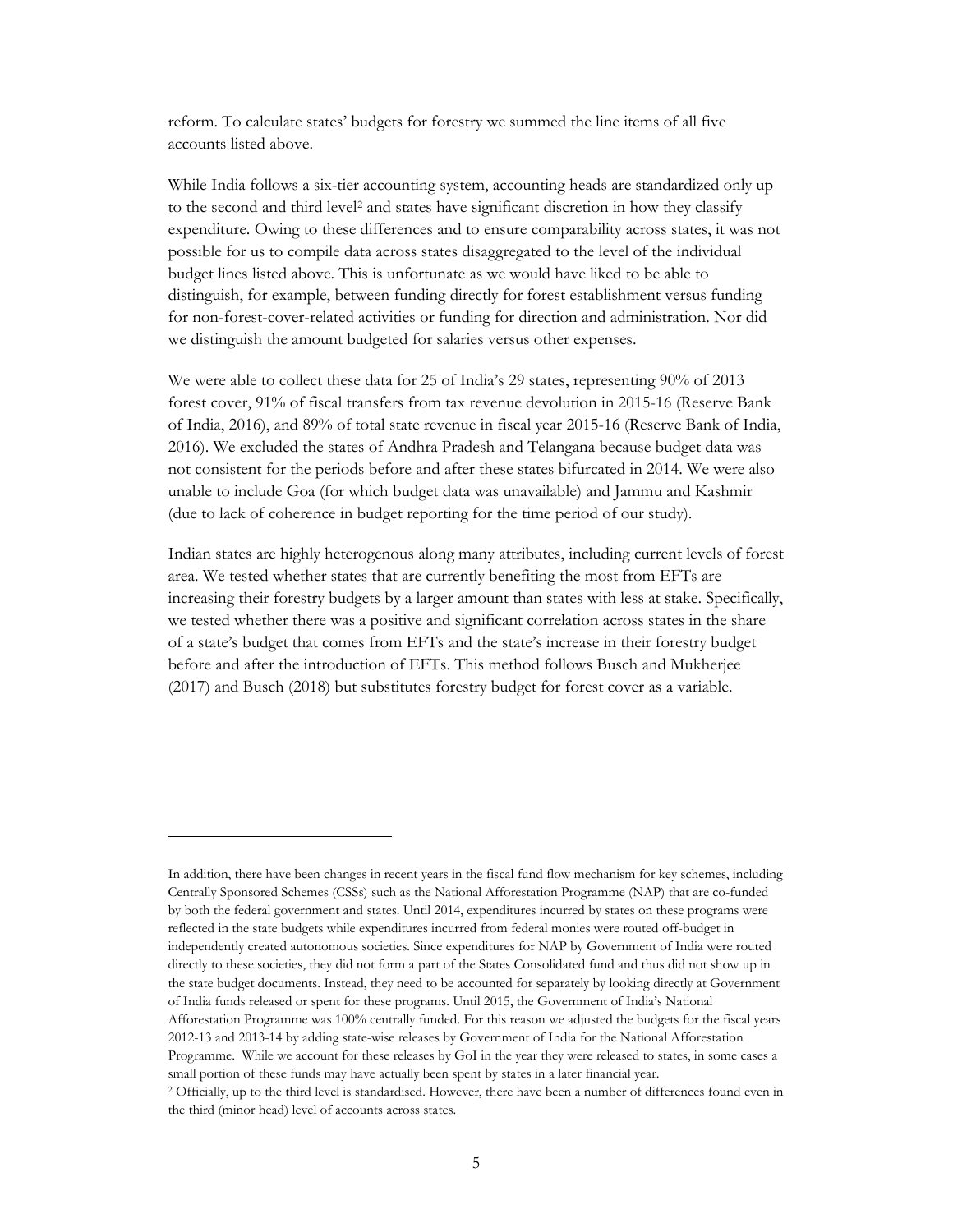#### <span id="page-8-0"></span>**4. Results**

140

Billion rupees per year

Our analysis produced three key findings:

1. **States increased their forestry budgets after the introduction of EFTs:**  Summed across the 25 states for which we compiled data, state-level forestry budgets were 19% higher in the three fiscal years after the introduction of EFTs relative to the three years prior to the reform (161 billion rupees after vs 136 billion rupees before; Figure 2). 21 states increased their forestry budgets, led by a maximum increase of 65% in Maharashtra. 4 states decreased their forestry budgets, led by a maximum decrease of 20% in Manipur. The median state increased its forestry budget by 9%.

The year-on-year increases in states' forestry budgets were: 16% between 2012-13 and 2013-14; 8% between 2013-14 and 2014-15; 1% between 2014-15 and 2015-16; 9% between 2015-16 and 2016-17; and 2% between 2016-17 and 2017-18 (Figure 2). That is, the year-on-year increase in forestry budgets was not above average in the year of the reform (between 2014-15 and 2015-16); indeed it was below average.







2013-14

2012-13

Pre-EFT

2. **Budget increases for forestry were below overall budget increases:** The 19% increase in state forestry budgets must be kept in perspective. The same states' budgets went up by 42% across the board over the same time period (revised

2015-16

2016-17

2014-15

2017-18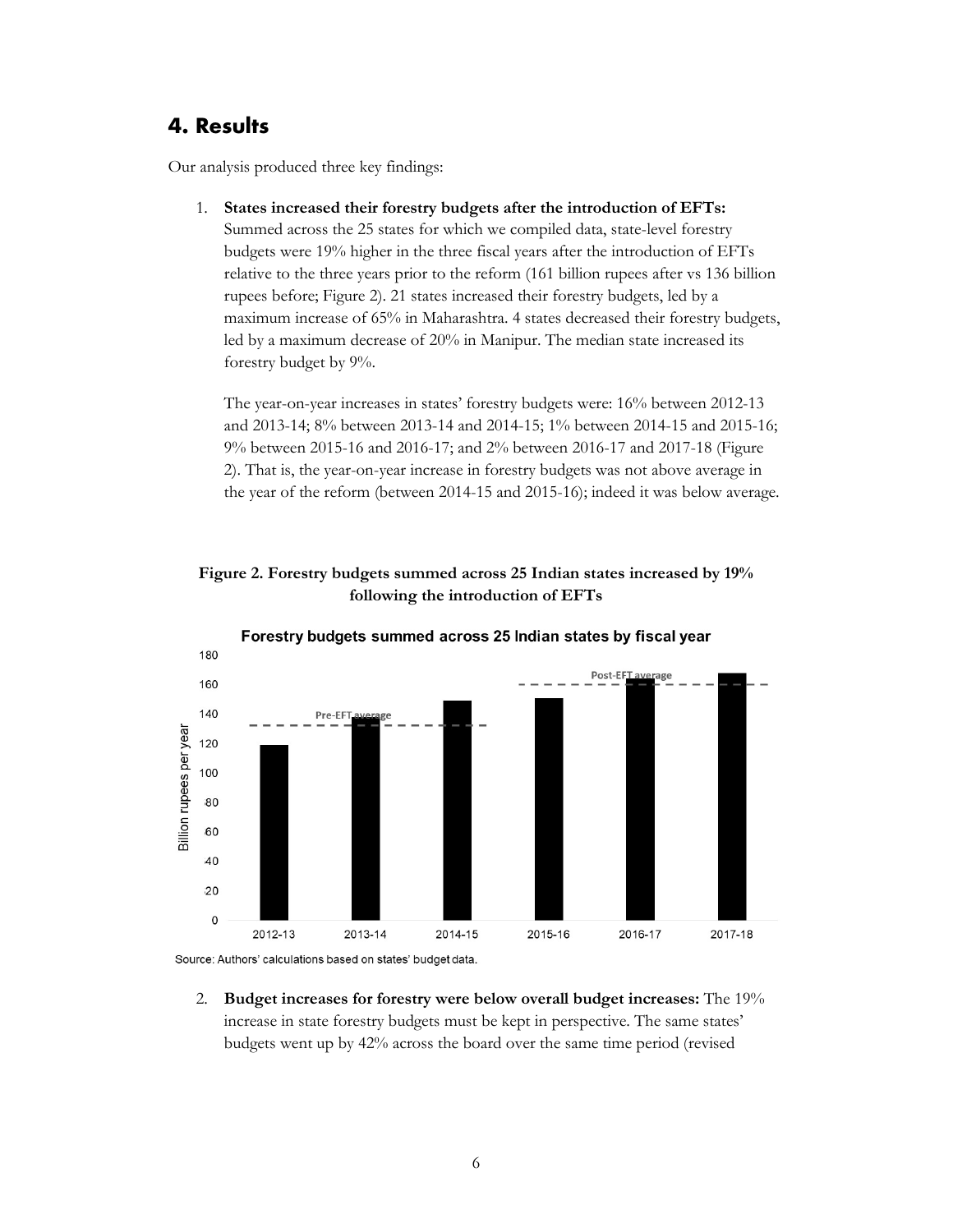estimates; RBI 2013; RBI 2014; RBI 2015; RBI 2016; RBI 2017; RBI 2019)[3](#page-9-0), meaning that the share of states' budgets devoted to forestry decreased by 16% following the introduction of EFTs, as shown in Figure 3.



**Figure 3. Forestry as share of total budget across 25 Indian states decreased by 16% following the introduction of EFTs**

Overall budgets increased as a result of India's tax base expanding and the 14<sup>th</sup> Finance Commission increasing the share of central tax revenue devolved to states from 32% to 42%. The same states increased expenditures across all social services by 65% over the same time period. And, the same states' GDP increased by 37% over the same time period, meaning that the states' budgets devoted to forestry as a percent of GDP decreased by 13% following the introduction of EFTs.

Furthermore, there was a significant positive correlation between states' forestry budget increases and overall budget increases (r=0.40; P=0.05; Figure 4). Based on these pieces of evidence, the introduction of EFTs did not appear to be responsible for a large and immediate increase in state forestry budgets.

<span id="page-9-0"></span><sup>&</sup>lt;sup>3</sup> A caveat: while states' budgets nominally increased by 42%, their actual funds increased by less than this because state budgets for 2012-13 and 2013-14 did not include off-budget transfers, which amounted to more than 1 lakh crore (1 trillion) rupees, or roughly 7-8% of states' funds in those years. After considering this change in how off-budget transfers, states' actual funds may have only increased by around 39%. Comparing only the fiscal years 2014-15 and 2017-2018 (one year before and three years after the reform), states' forestry budgets increased by 12% while states' overall budgets increased by 44%.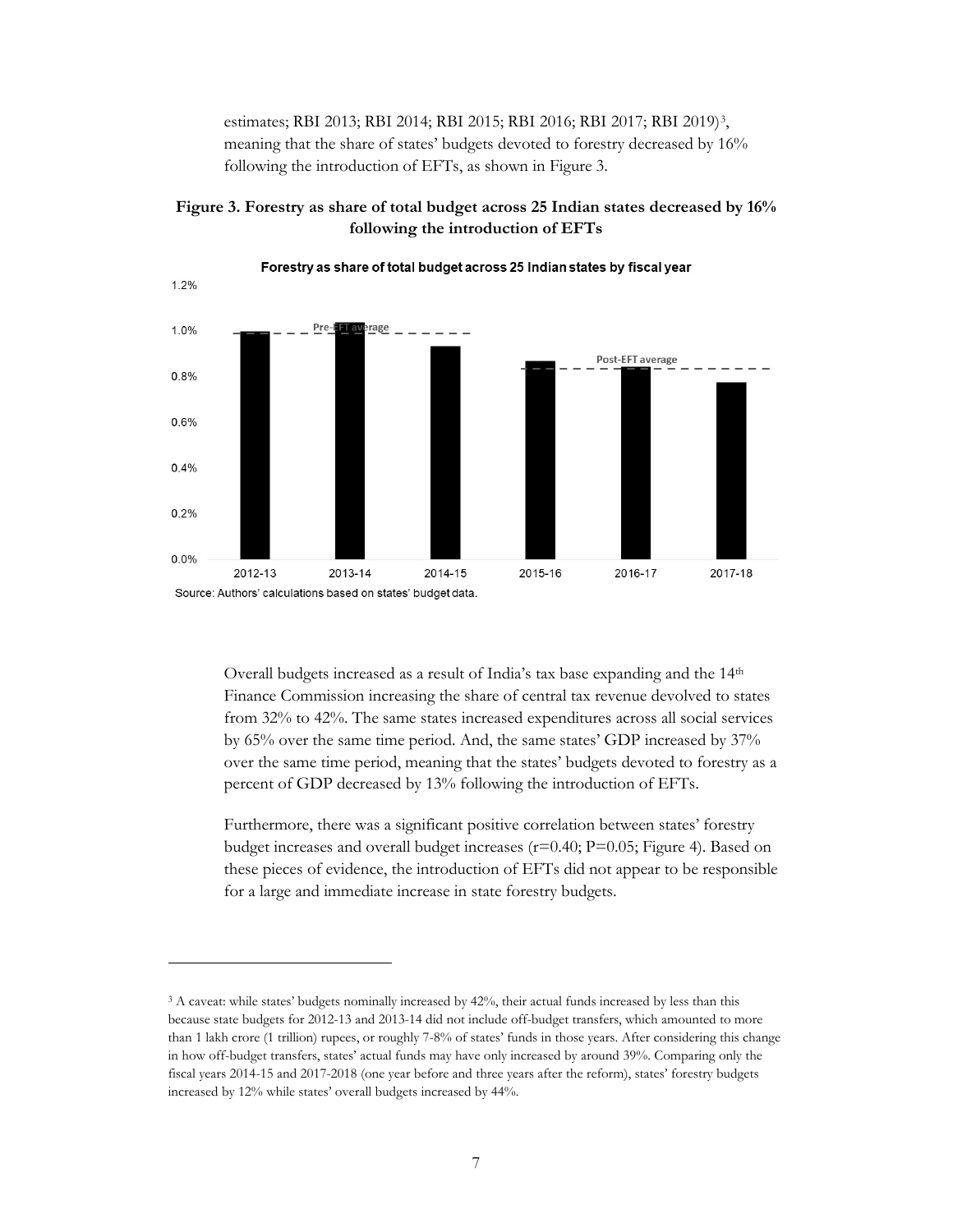**Figure 4. States that increased their overall budgets by more also increased their forestry budgets by more**



Source: Authors' calculations based on states' budget data.

3. **The states that benefit most from EFTs didn't systematically increase their forestry budgets didn't systematically do so more than other states:** States that are currently benefiting the most from EFTs did not increase their forestry budgets disproportionately following the reform. There was a slight positive correlation  $(r=0.07)$  between the share of a state's revenue that came from ecological fiscal transfers in 2015-16 (based on Reserve Bank of India, 2016) and the increase in the state's forestry budget following the reform, but this correlation was not statistically significant (P=0.74; Figure 5). The slight positive correlation across states was driven by the single state of Arunachal Pradesh where EFTs provided 41% of state revenue in 2015-16 and forestry budget increased by 35% following the reform.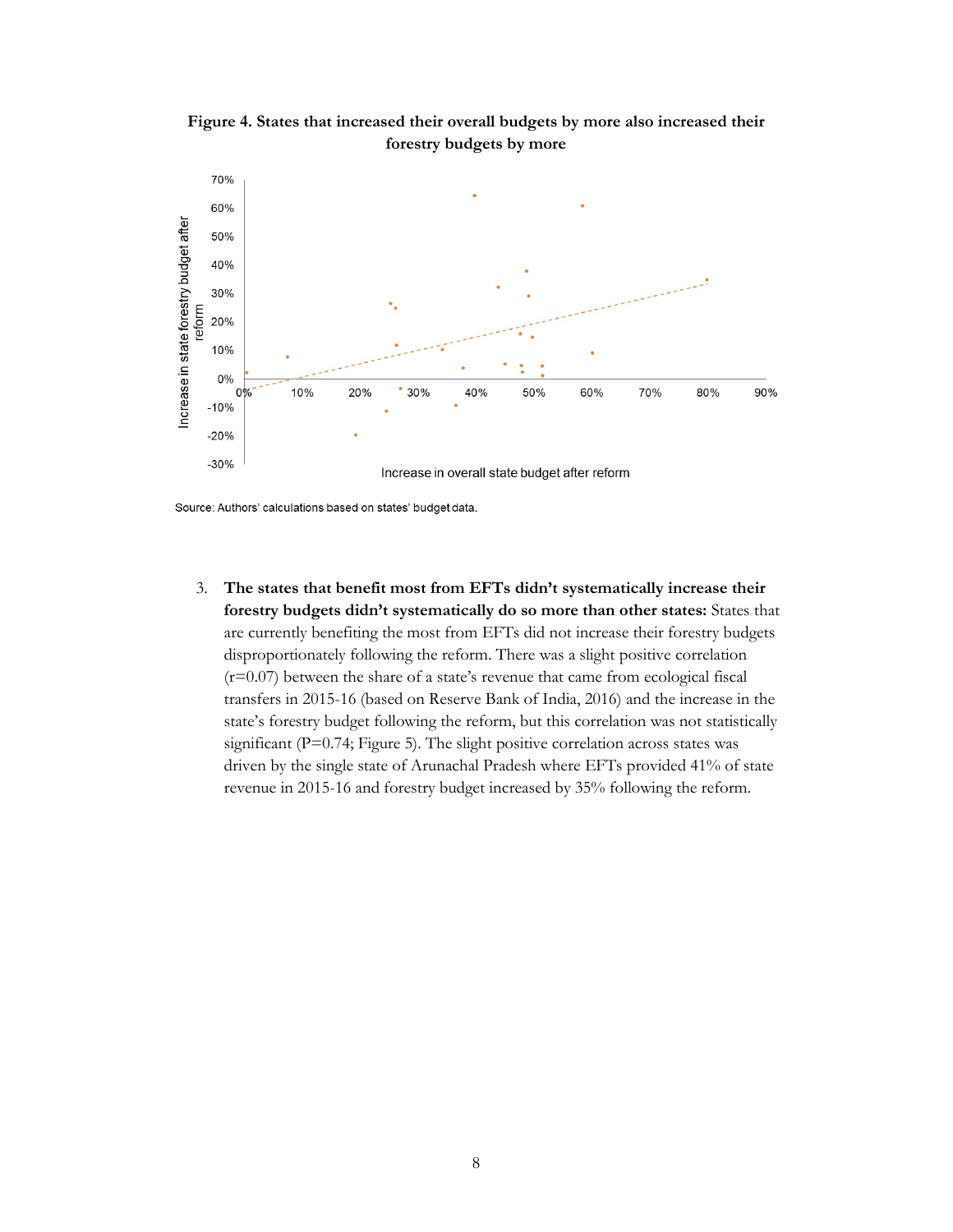

**Figure 5. States where EFTs comprised a greater share of state revenue did not increase their forestry budgets by more**

Source: Authors' calculations based on Reserve Bank of India (2016) and states' budget data.

A sensitivity analysis showed that the lack of a significant positive relationship between how much a state stood to benefit by increasing its investment in its forestry budget and how much it actual did so was robust to the use a variety of alternative metrics. These included:

- Percent of state fiscal transfer from forest transfer as an alternative measures of how much each state benefits from EFTs (r=−0.04; P=0.85),
- 2017-18 vs. 2014-15 as an alternative time period of comparison (r=−0.13;  $P=0.53$
- Revenue accounts only  $(r=0.12; P=0.57)$ ,
- Capital accounts only  $(r=-0.29; P=0.17)$ ,

## <span id="page-11-0"></span>**5. Discussion**

States increased their budgets for forestry by 19% in the three years after the introduction of EFTs relative to the three years prior to the introduction of EFTs. However, we do not attribute this increase to the introduction of EFTs for three reasons: 1) state budgets went up across the board over the same time period by a considerably larger amount  $(42\%)$ ; 2) the increase in states' forestry budgets can be at least partially explained by increases in states' overall budgets; and 3) the states that currently benefit the most from EFTs did not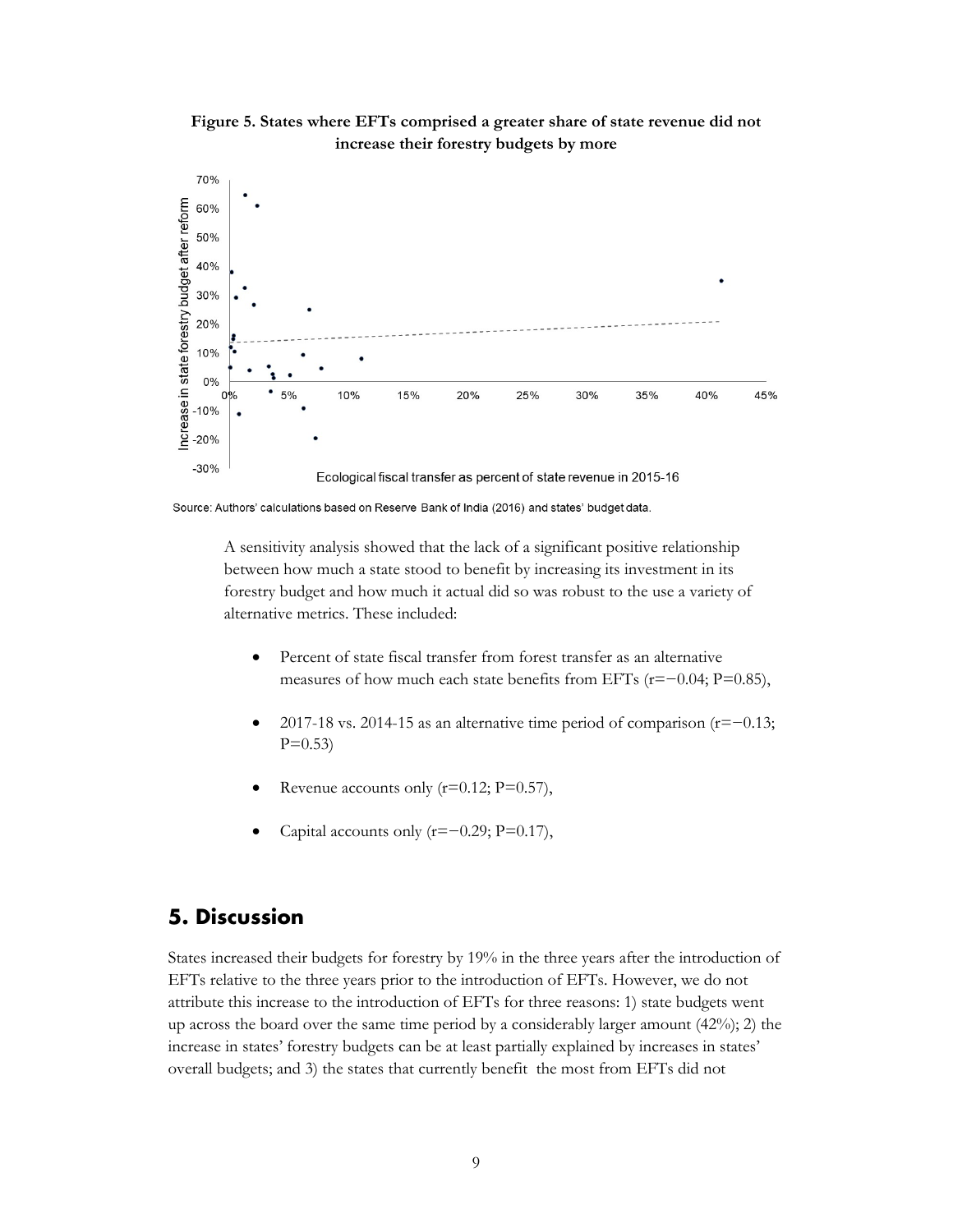disproportionately increase their forestry budgets as an investment in future returns from EFTs.

We can't rule out that some of the 21 states that increased their forestry budgets did so at least partially as an investment in future returns from EFTs. But this phenomenon was not sufficiently widespread across states to be visible in statistical tests.

For states, the opportunity to increase forestry budgets to invest in future revenues from EFTs has yet to be seized *en masse*. The causal chain shown in Figure 1 suggests several hypotheses for why this could be so. In principle state government politicians and administrators could simply be unaware of the effect of EFTs on state budgets (step 2). But this seems unlikely—most state government officials should be aware of the sources of their budget revenues. It seems more likely either that states do not yet expect that EFTs will continue in such a way that *increases* in forest cover will be rewarded with *increases* in revenue received (step 3), or that the amount of funding offered through EFTs is insufficient to motivate states to protect and restore forests (step 4).

Interviews with key informants in state governments could shed light on whether the breakdown is related to expectations, or motivation, or both. However, without the benefit of such work, we are inclined to hypothesize that the breakdown in the causal chain is occurring not due to motivation (because the financial incentive of \$174-303 per hectare of forest per year is sizable, amounting to around 2% of states' budgets, with a higher percentage in more-forested states (Busch and Mukherjee, 2017)), but rather due to expectations (because it is not yet certain that the 15th Finance Commission will keep forests in the tax revenue devolution formula and update the year for which forest cover is measured from 2013 to a later date). It would be interesting to supplement our analysis with qualitative research on the importance of other links in the causal chain, but this is beyond the scope of the current paper.

The 15th Finance Commission has an opportunity this year to give states far greater certainty that *increases* in forest cover will be rewarded with *increases* in revenue received. They should do so by 1) keeping forests in the horizontal devolution formula for another 5 years; and 2) updating the year for which forest cover is measured from 2013 to a later year (e.g. 2019). By doing so India's EFTs can fulfill their potential as an innovative mechanism for encouraging states to protect and restore forests—an important element of India's comprehensive approach to mitigating climate change.